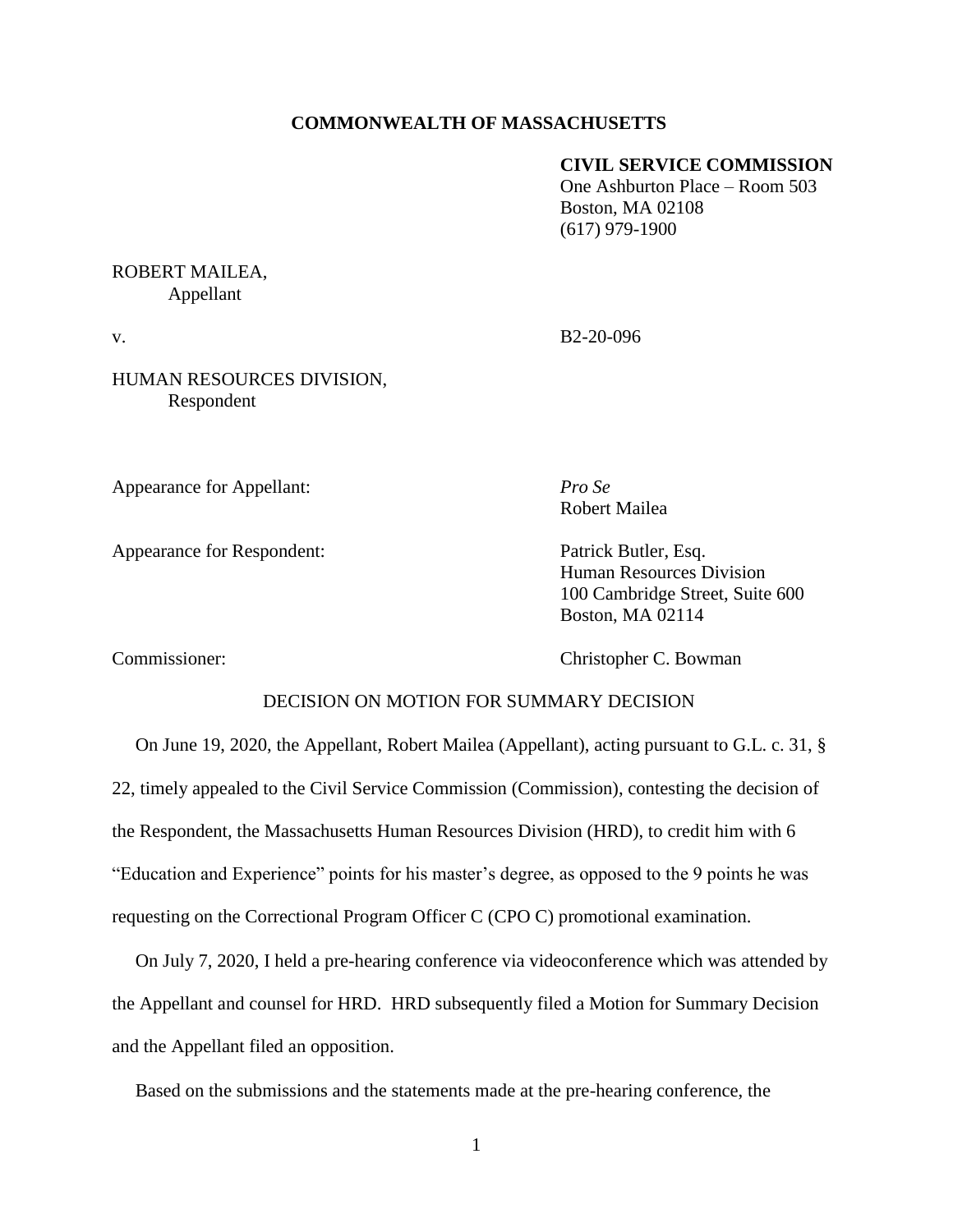following appears to be undisputed:

- 1. The Appellant is employed at the Massachusetts Department of Correction (DOC).
- 2. On February 15, 2020, the Appellant took the promotional examination for CPO C, administered by HRD.
- 3. The Appellant received a "written score" of 90 and an Education and Experience (E&E) score of 79.6, for a total score of 86.
- 4. On June 11, 2020, HRD established an eligible list for CPO C. The Appellant is tied with 17 other applicants for  $11<sup>th</sup>$  on the eligible list.
- 5. If his appeal is allowed, it would result in his rank on the eligible list being improved.
- 6. HRD provides CPO C applicants with 9 E&E points for a master's degree from a regionally accredited college or university in any of the following majors: "Counseling, psychology, social work, sociology or criminal justice."
- 7. HRD provides CPO C applicants with 6 E&E points for a master's degree from a regionally accredited college or university "in a major not listed [above]."
- 8. At the time of the examination, the Appellant had a master's degree in public administration from Anna Maria College with a "criminal justice specialization."
- 9. Courses completed by the Appellant included: Executive Leadership; Strategic Management of Human Capital; Management Policies of Government Finance; Organization Theories; Public Policy; Managerial Statistics; Strategic Planning; Ethical Theory; Community Partnerships; Criminal Justice Administration; Criminal Justice and Public Policy; and a "Capstone" final assignment in which the Appellant compared the leadership development and training programs for various states.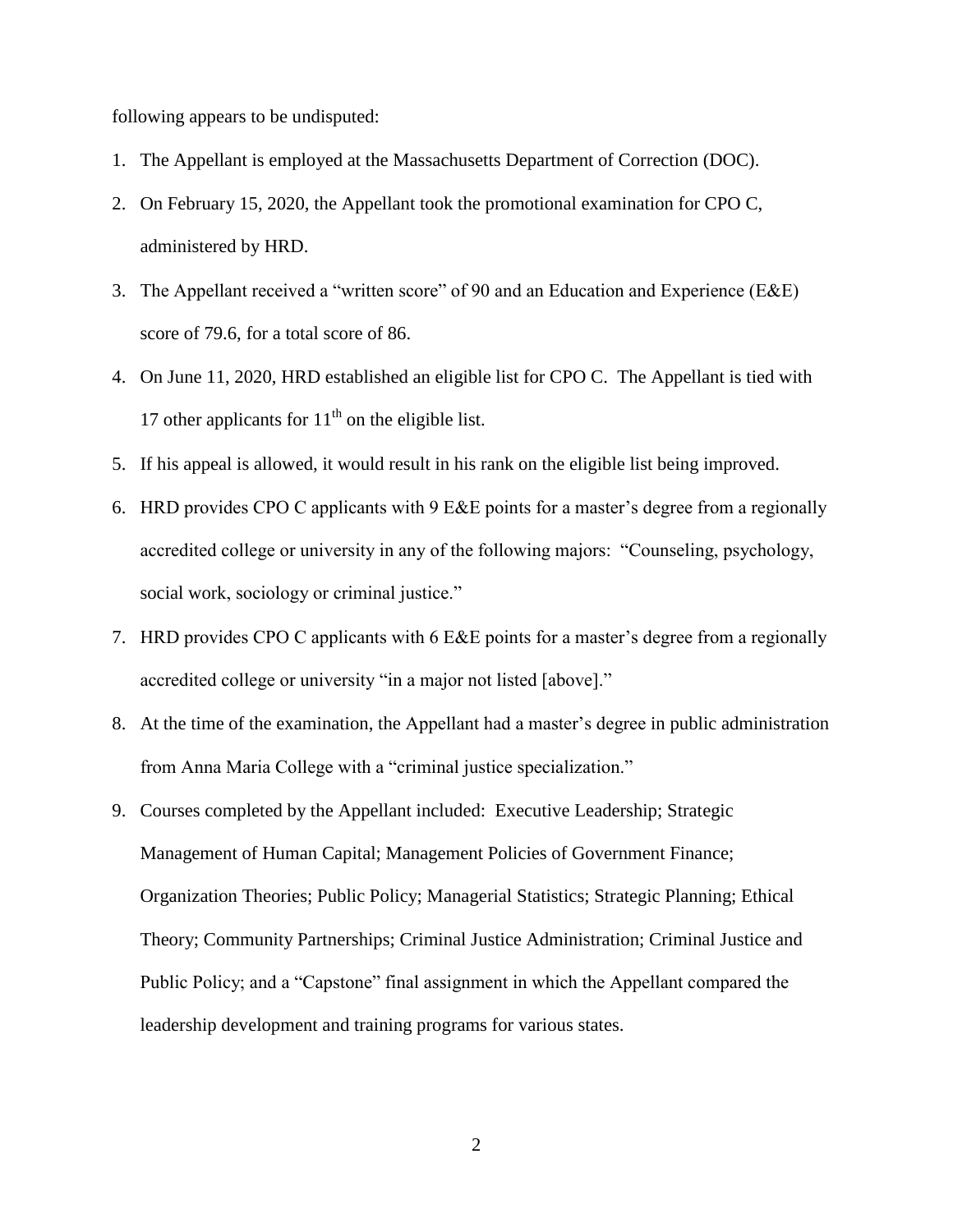#### *Summary Decision Standard*

Section 1.01(7)(h) of the applicable standard adjudication Rules of Practice and Procedure at 801 CMR provides that, "When a Party is of the opinion there is no genuine issue of fact relating to all or part of a claim or defense and he is entitled to prevail as a matter of law, the Party may move, with or without supporting affidavits, for summary decision on the claim or defense. If the motion is granted as to part of a claim or defense that is not dispositive of the case, further proceedings shall be held on the remaining issues". 801 CMR 1.01(7)(h). The notion underlying the summary decision process in administrative proceedings parallels the civil practice under Mass.R.Civ.P.56, namely, when no genuine issues of material fact exist, the agency is not required to conduct a meaningless hearing. See Catlin v. Board of Registration of Architects, 414 Mass. 1, 7 (1992); Massachusetts Outdoor Advertising Counsel v. Outdoor Advertising Board, 9 Mass.App.Ct. 775, 782-83 (1980).

#### *Applicable Civil Service Law*

 The fundamental purpose of the civil service system is to guard against political considerations, favoritism, and bias in governmental hiring and promotion. The Commission is charged with ensuring that the system operates on "[b]asic merit principles." Massachusetts Assn. of Minority Law Enforcement Officers v. Abban, 434 Mass. 256, citing Cambridge v. Civil Serv. Comm'n., 43 Mass.App.Ct. 300, 304 (1997). "Basic merit principles" means, among other things, "assuring fair treatment of all applicants and employees in all aspects of personnel administration" and protecting employees from "arbitrary and capricious actions." G.L. c. 31, § 1. Personnel decisions that are marked by political influences or objectives unrelated to merit standards or neutrally applied public policy represent appropriate occasions for the Civil Service Commission to act. Cambridge at 304.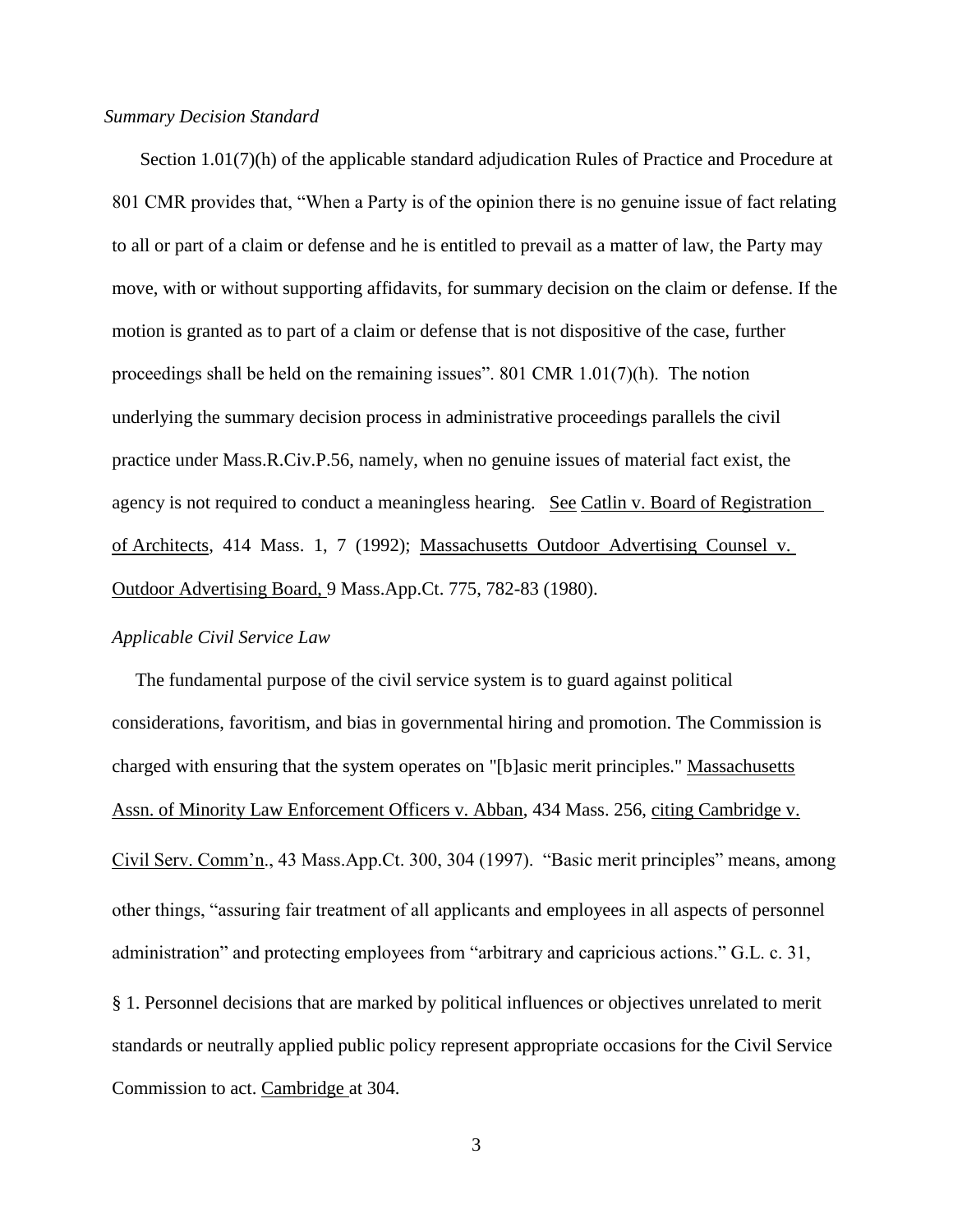G.L. c. 31, § 2(b) addresses appeals to the Commission regarding persons aggrieved by "… any decision, action or failure to act by the administrator, except as limited by the provisions of section twenty-four relating to the grading of examinations …." It provides, *inter alia*,

"No decision of the administrator involving the application of standards established by law or rule to a fact situation shall be reversed by the commission except upon a finding that such decision was not based upon a preponderance of evidence in the record."

In Cataldo v. Human Resources Division, 23 MCSR 617 (2010), the Commission stated that

"… under Massachusetts civil service laws and rules, HRD is vested with broad authority to determine the requirements for competitive civil service examinations, including the type and weight given as 'credit for such training and experience as of the time designated by HRD.' G.L. c.  $31, § 22(1)$ ."

# *Parties' Arguments*

 The Appellant effectively argues that his master's degree in public administration with a "criminal justice specialization" should be considered equivalent to a master's degree in criminal justice because some of the courses deal with criminal justice-related issues. Even, however, if it is not deemed equivalent, the Appellant argues that a master's degree in public administration should qualify for 9 points given the value that candidates with such a degree offer to DOC in general and CPO Cs specifically.

 HRD argues that the Appellant is not an aggrieved person since HRD applied a uniformly enforced standard that grants candidates with a master's degree in public administration 6 points and candidates with a master's degree in criminal justice 9 points. Since the Appellant does not have a master's degree in criminal justice, he was correctly awarded 6 points.

#### *Analysis*

 The Appellant appears to be a dedicated DOC employee who is passionate about his career in public service. He is making smart decisions regarding his education and professional goals that will benefit DOC and the Commonwealth. The issue before the Commission, however, is whether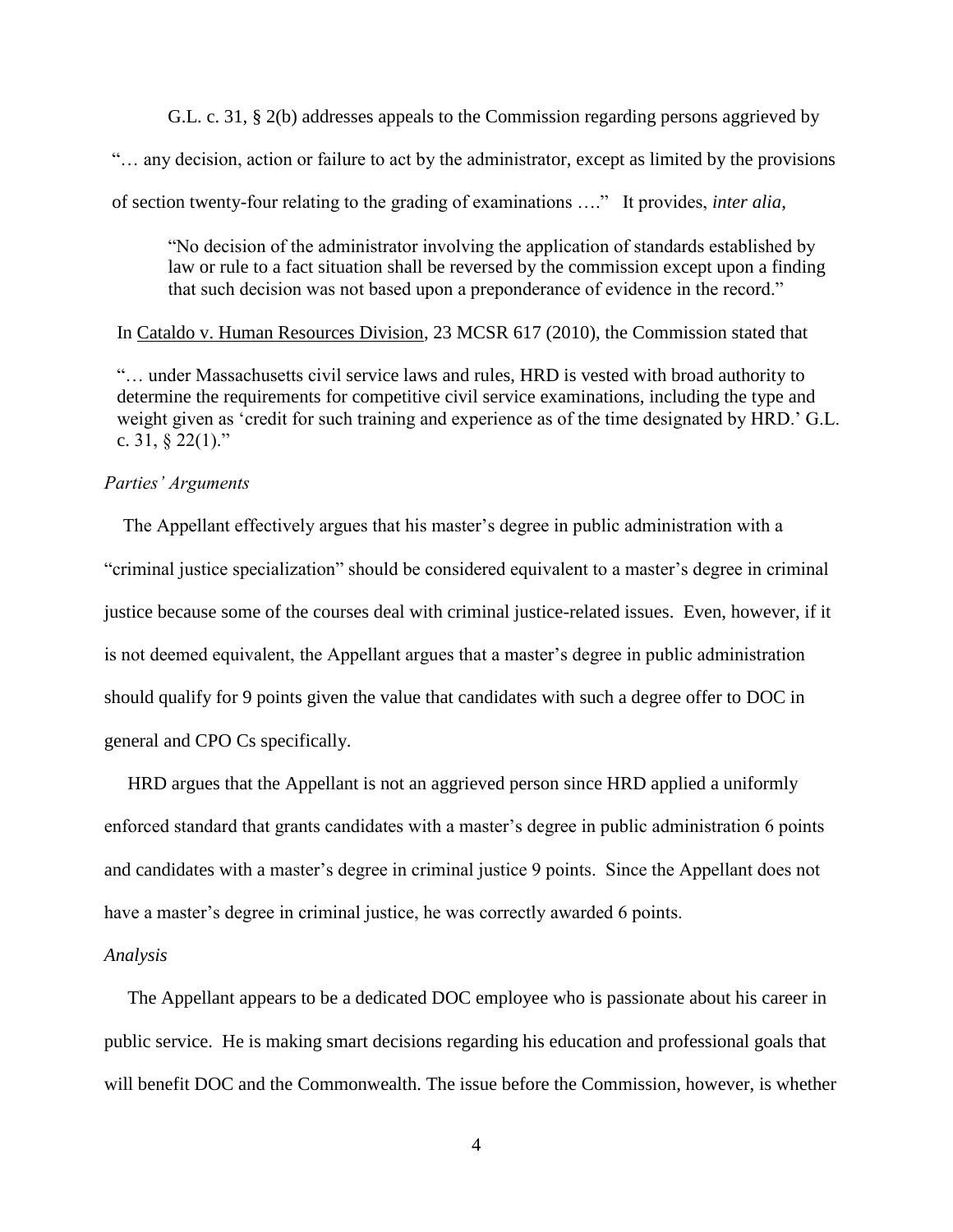the Appellant is an aggrieved person. For the reasons discussed below, he is not.

 First, HRD's determination that a master's degree in public administration with a criminal justice specialization is not equivalent to a master's degree in criminal justice is not arbitrary and capricious. Rather, it is a logical, reasonable determination based on the fact that the "specialization" designation appears to only require that 3 criminal-justice courses be completed to obtain this specialization. Logic and commonsense dictate that this is not equivalent to a master's degree in criminal justice. At the pre-hearing conference, the Appellant conceded that it could be somewhat duplicative to obtain a master's degree in criminal justice, having already obtained a bachelor's degree in criminal justice.

 In regard to the Appellant's argument that a master's in public administration is just as valuable as a master's in criminal justice for CPO C candidates, the Appellant has not shown that HRD's determination, which is made in cooperation with DOC, is unreasonable, illogical or arbitrary and capricious. Further, there is no evidence that the Appellant was treated differently than any other applicants. Rather, HRD, acting as the Personnel Administrator, uniformly implemented a reasonable grading system for all applicants. For these reasons, the Appellant is not an aggrieved person and intervention by the Commission is not warranted.

# *Conclusion*

 HRD's Motion for Summary Decision is allowed and the Appellant's appeal under Docket No. B2-20-096 is *dismissed*.

Civil Service Commission

*Christopher C. Bowman* Christopher C. Bowman Chairman

By vote of the Civil Service Commission (Bowman, Chairman; Camuso, Ittleman, Stein and Tivnan, Commissioners) on September 24, 2020.